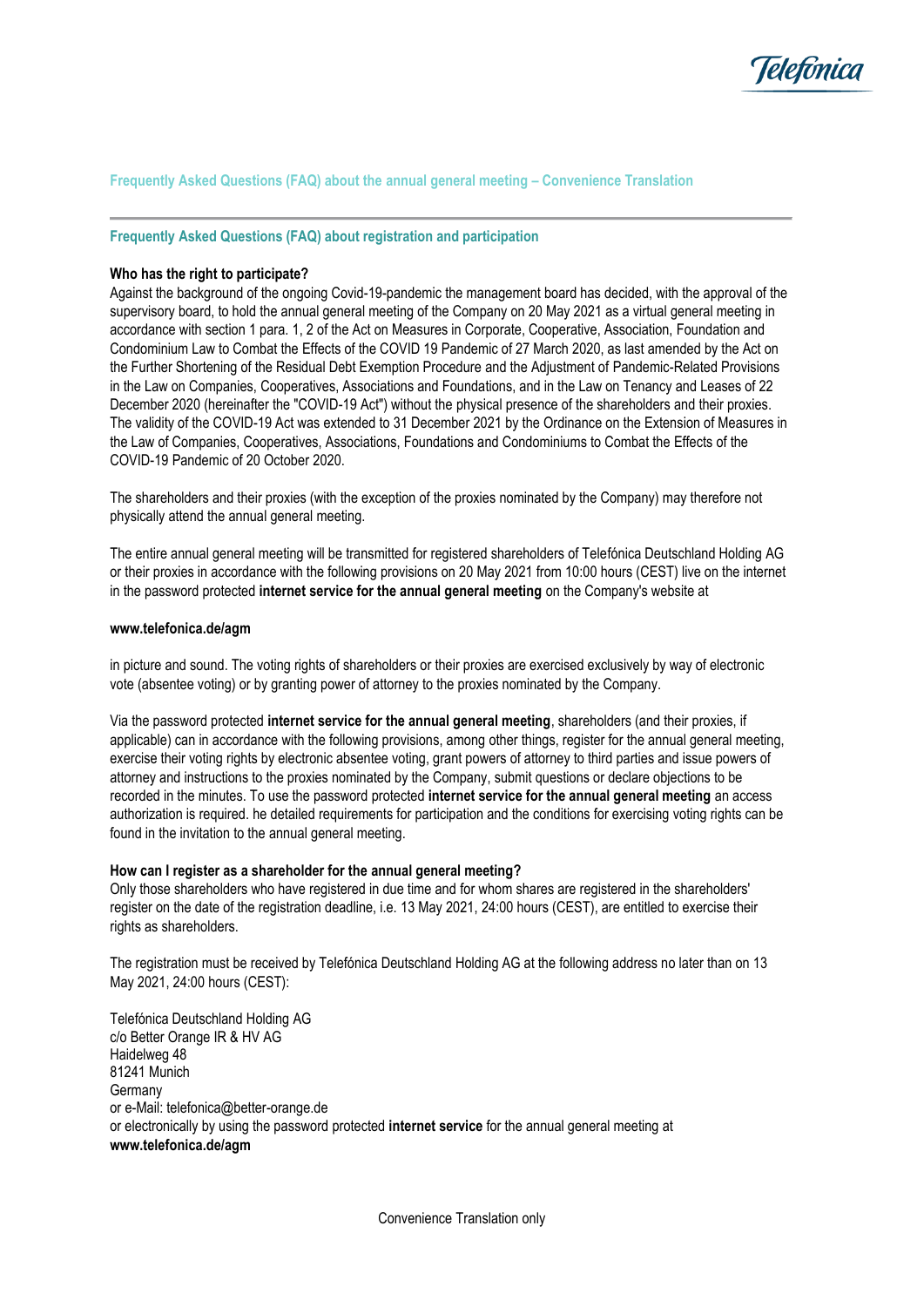

To facilitate the registration, a registration form will be sent to the shareholders who are registered in the Company's share register no later than on 29 April 2021, 0:00 hours (CEST), together with the invitation to the virtual annual general meeting. This registration form is also available for download at www.telefonica.de/agm.

For using the password protected **internet service for the annual general meeting** at www.telefonica.de/agm an access authorization is required. To shareholders who are registered in the Company's share register no later than 29 April 2021, 0:00 hours (CEST), their individual access data (access code and access password) will be sent together with the invitation to the virtual annual general meeting. However, for shareholders registered in the share register after this date, the options otherwise available for registration for the virtual annual general meeting (to above mentioned postal address or email address) until the registration deadline on 13 May 2021, 24:00 hours (CEST), will be available. The individual access data for the password protected **internet service for the annual general meeting** will be sent to these shareholders after receipt of the registration by the Company.

# **With how many votes does a shareholder participate in the general meeting?**

In principle, each share grants one vote. The number of voting rights to which a shareholder is entitled in the virtual annual general meeting is determined by the status of the share register on the day of the virtual annual general meeting. For technical reasons, however, on the day of the virtual annual general meeting and in the last six days prior to the day of the virtual annual general meeting, i.e. from 14 May 2021, 0:00 hours (CEST), up to and including 20 May 2021, 24:00 hours (CEST), no deletions and entries will be made in the share register. Therefore, the registration status of the share register on the day of the virtual annual general meeting corresponds to the status at the end of the registration deadline day, 13 May 2021, 24:00 hours (CEST).

### **Are voting rights transferable?**

Shareholders are entitled to vote by proxy, e.g. by an intermediary, a shareholders' association, or by any other person of their choice. Even in the case of a proxy, the shareholder or proxy must ensure registration in due time by the shareholder or proxy in accordance with the provisions set out in the invitation to the annual general meeting in the section "Conditions for attending the virtual annual general meeting and for exercising voting rights". The grant and revocation of the proxy authorization as well as the evidence of proxy authorization to the Company must be provided in text form (section 126b German Civil Code (BGB)), if neither an intermediary nor a shareholders' association, a voting rights advisor or any other person treated as such in accordance with section 135 para. 8 German Stock Corporation Act (AktG) are authorized to act as proxies.

The proxy can be declared to the person to be authorized or to the Company. A form that can be used to grant proxy will be sent to the shareholders together with the invitation to the virtual annual general meeting. Corresponding forms are also available for download at www.telefonica.de/agm.

#### **Will shares be blocked if the shareholder registers for the annual general meeting?**

No, the shares are not blocked. Registration is based on the cut-off date principle, i.e. it is based on whether the shareholder is registered in the share register on the day of the registration deadline, i.e. on 13 May 2021, 24:00 hours (CEST), and has registered in time. A sale after this deadline is possible, but has no effect on the entitlement to participate in the annual general meeting.

#### **Can I participate in the virtual annual general meeting if I have already sold my shares?**

The relevant cut-off date for participation is the end of the registration period for the annual general meeting, i.e. 13 May 2021 at 24:00 hours (CEST). A sale of shares after this date does not affect the right to participate.

#### **Until which day can a shareholder register?**

The shareholder may register until the last registration day, i.e. until 13 May 2021, 24:00 hours (CEST) - received directly at the registration address stated in the convening notice or electronically via our internet service at the internet address www.telefonica.de/agm, providing his access data.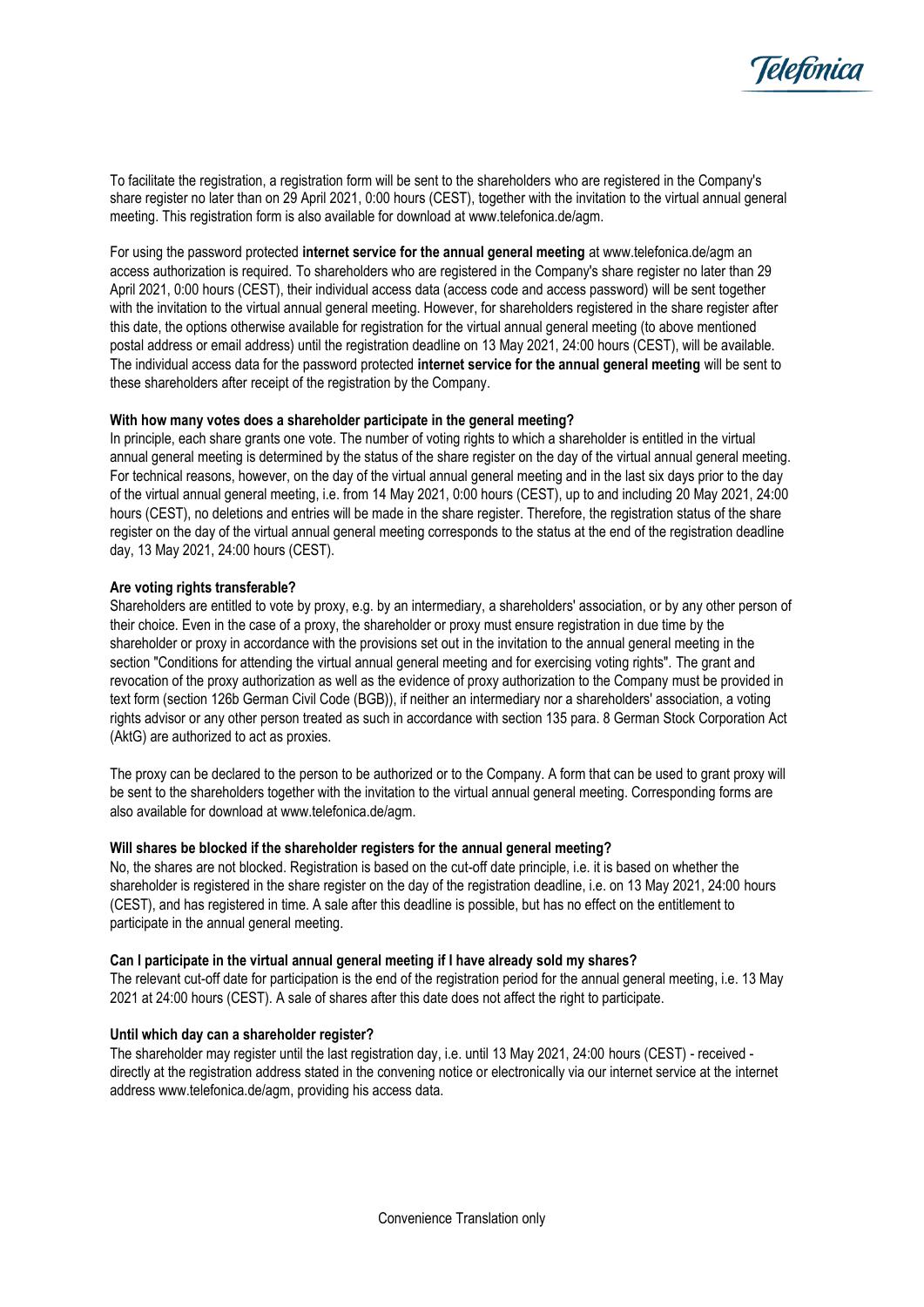

### **By what means and until when can a registered shareholder exercise his voting right?**

### **a) Authorisations to the proxies of the Company**

We offer our shareholders or their proxies the opportunity to authorize a proxy nominated by the Company who is bound to voting instructions to exercise their voting rights. In this case, too, timely registration in accordance with section "Conditions for attending the virtual annual general meeting without physical presence and for exercising voting rights" of the invitation to the annual general meeting is required.

A form that can be used for granting a proxy authorization and issuing instructions to the proxies nominated by the Company will be sent to the shareholders together with the invitation to the virtual general meeting. It is also available for download on the Company's website at www.telefonica.de/agm.

Authorizations and instructions to the proxies nominated by the Company may be sent by post or e-mail to the mentioned above address or e-mail address by **no later than 19 May 2021, 24:00 hours (CEST)**, (time of receipt).

Telefónica Deutschland Holding AG c/o Better Orange IR & HV AG Haidelweg 48 81241 Munich **Germany** or e-mail[: telefonica@better-orange.de](mailto:telefonica@better-orange.de)

In addition proxy authorizations and instructions to the proxies nominated by the Company can be issued electronically by using the password protected **internet service for the annual general meeting** at www.telefonica.de/agm. This possibility is available until the beginning of the voting procedure in the virtual annual general meeting on 20 May 2021.

#### **b) Voting by electronic absentee voting**

Shareholders may also cast their votes by electronic absentee voting by means of electronic communication, even without attending the virtual annual general meeting, using the password protected **internet service for the annual general meeting** on the Company's website at www.telefonica.de/agm in accordance with the procedures provided for this purpose. This option of electronic absentee voting is available until the start of voting at the virtual annual general meeting on 20 May 2021. The same applies to any revocation or amendment of the voting by electronic absentee vote. In order to exercise voting rights, timely registration for the virtual annual general meeting is required in accordance with the provisions set out in the section "Conditions for attending the virtual annual general meeting without physical presence and for exercising voting rights" in the invitation to the annual general meeting.

If an individual vote is taken on an agenda item without this having been communicated in advance of the virtual annual general meeting, an absentee vote cast on this agenda item shall also be deemed to be an absentee voting for each item of the individual vote.

Authorized intermediaries, shareholders' associations, voting right advisors or other persons treated as such pursuant to section 135 para. 8 German Stock Corporation Act (AktG) may also use electronic absentee voting.

#### **Where can the relevant documents for the annual general meeting be viewed?**

All documents, in particular the invitation, are available on the Company's website at www.telefonica.de/agm.

# **Where can I request confirmation of my votes?**

Pursuant to section 129 para. 5 sentence 1 German Stock Corporation Act (AktG), within one month after the day of the annual general meeting shareholders and their proxies who cast votes may request confirmation by the Company as to whether and how their vote was counted. A request to this effect may be sent by e-mail to [telefonica@better-orange.de.](mailto:telefonica@better-orange.de)

### **Why am I not receiving a printed copy of the convening notice this year?**

As part of the implementation of the Second Shareholders' Rights Directive ("SRD II" or in German "ARUG II"), the legislator has also provided for a change regarding the form of convening the annual general meetings in section 125 of

Convenience Translation only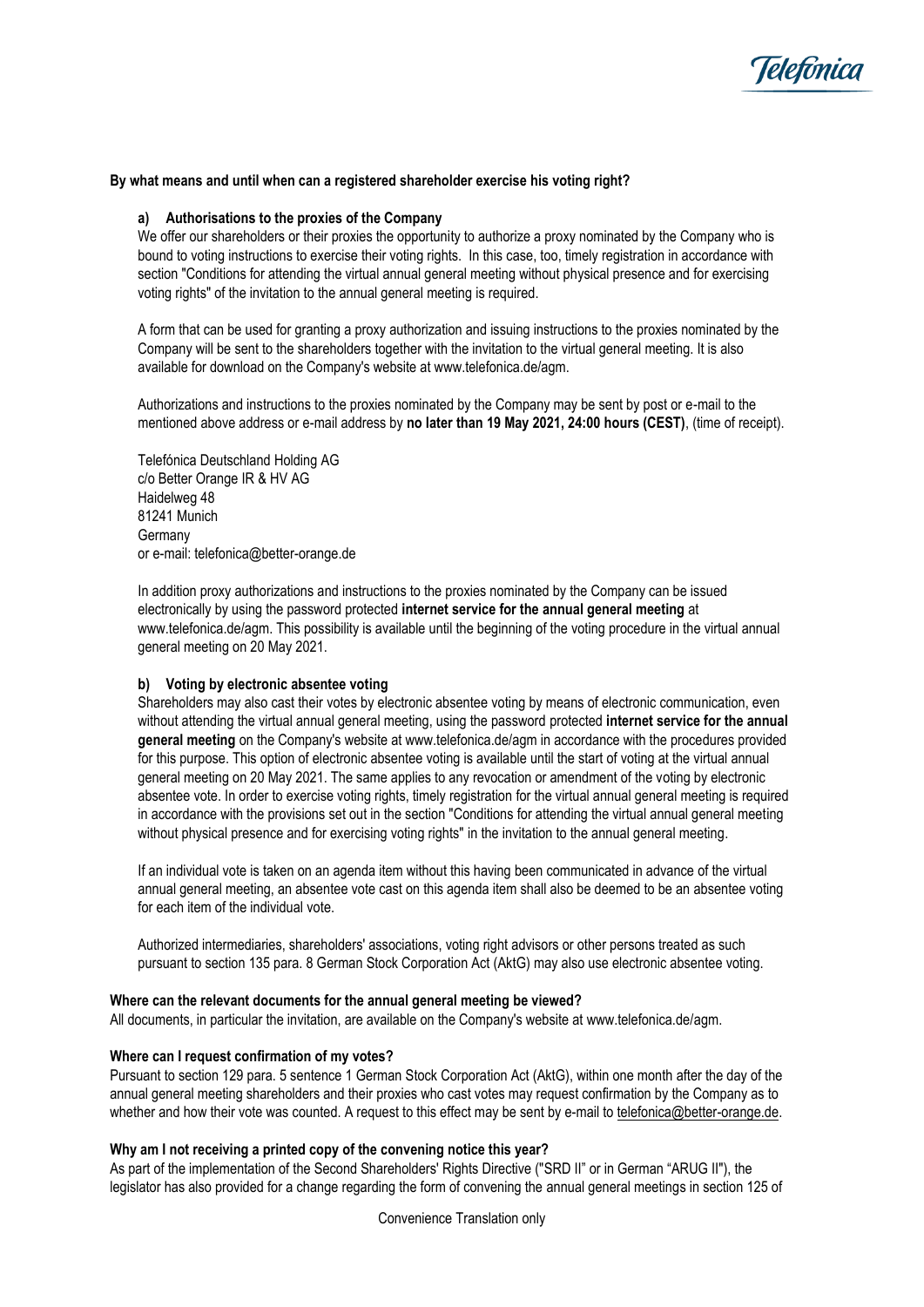

the German Stock Corporation Act (AktG). The Company implements the new requirements of the legislator with the chosen form of convening.

Furthermore, the topic of sustainability is of particular importance to Telefónica Deutschland. This includes taking responsibility and keeping an eye on the impact on the environment in all business activities. By saving on printouts, the Company is making a contribution to the implementation of the sustainability targets. Similarly, the Company has not produced printed copies of its annual report for several years.

### **Frequently Asked Questions (FAQ) about the procedure**

### **When and where will the annual general meeting 2021 take place?**

Against the background of the ongoing Covid-19-pandemic the management board has decided, with the approval of the supervisory board, to hold the annual general meeting of the Company on 20 May 2021 as a virtual general meeting in accordance with section 1 para. 1, 2 of the Act on Measures in Corporate, Cooperative, Association, Foundation and Condominium Law to Combat the Effects of the COVID 19 Pandemic of 27 March 2020, as last amended by the Act on the Further Shortening of the Residual Debt Exemption Procedure and the Adjustment of Pandemic-Related Provisions in the Law on Companies, Cooperatives, Associations and Foundations, and in the Law on Tenancy and Leases of 22 December 2020 (hereinafter the "COVID-19 Act") without the physical presence of the shareholders and their proxies. The validity of the COVID-19 Act was extended to 31 December 2021 by the Ordinance on the Extension of Measures in the Law of Companies, Cooperatives, Associations, Foundations and Condominiums to Combat the Effects of the COVID-19 Pandemic of 20 October 2020.

The shareholders and their proxies (with the exception of the proxies nominated by the Company) may therefore not physically attend the annual general meeting. The entire annual general meeting will be transmitted for registered shareholders of Telefónica Deutschland Holding AG or their proxies in accordance with the following provisions on 20 May 2021 from 10:00 hours (CEST) live on the internet in the password protected **internet service for the annual general meeting** on the Company's website at www.telefonica.de/agm. The **voting rights of shareholders or their proxies** are exercised exclusively by way of electronic vote (absentee voting) or by granting power of attorney to the proxies nominated by the Company.

The detailed requirements for participation and the conditions for exercising voting rights can be found in the invitation to the annual general meeting.

### **How long does the annual general meeting last?**

The duration cannot be predicted and depends, among other things, on the number of questions received. The annual general meeting will start at 10:00 hours (CEST).

#### **Important dates**

- Last day for receipt of registration: 13 May 2021, 24:00 hours (CEST).
- Annual general meeting: 20 May 2021, starting at 10:00 hours (CEST).

#### **Frequently Asked Questions (FAQ) about the agenda**

#### **Will Telefónica Deutschland Holding AG pay a dividend in 2021?**

The management board and supervisory board of Telefónica Deutschland Holding AG propose a dividend of EUR 0.18 per share for the financial year 2020 to the annual general meeting on 20 May 2021.

### **When will the dividend be paid in 2021 and who is entitled to the payment?**

Subject to the approval of the annual general meeting on 20 May 2021, the dividend of EUR 0.18 per share is due for payment on the third business day following the annual general meeting, i.e. on 26 May 2021, in accordance with the legal requirements of section 58 para. 4 sentence 2 of the German Stock Corporation Act (AktG). The dividend payment will be made irrespective of whether a shareholder has attended the annual general meeting. Relevant for the dividend entitlement is the "ex-dividend" day (21 May 2021). A shareholder who purchases a share on the day before acquires

Convenience Translation only